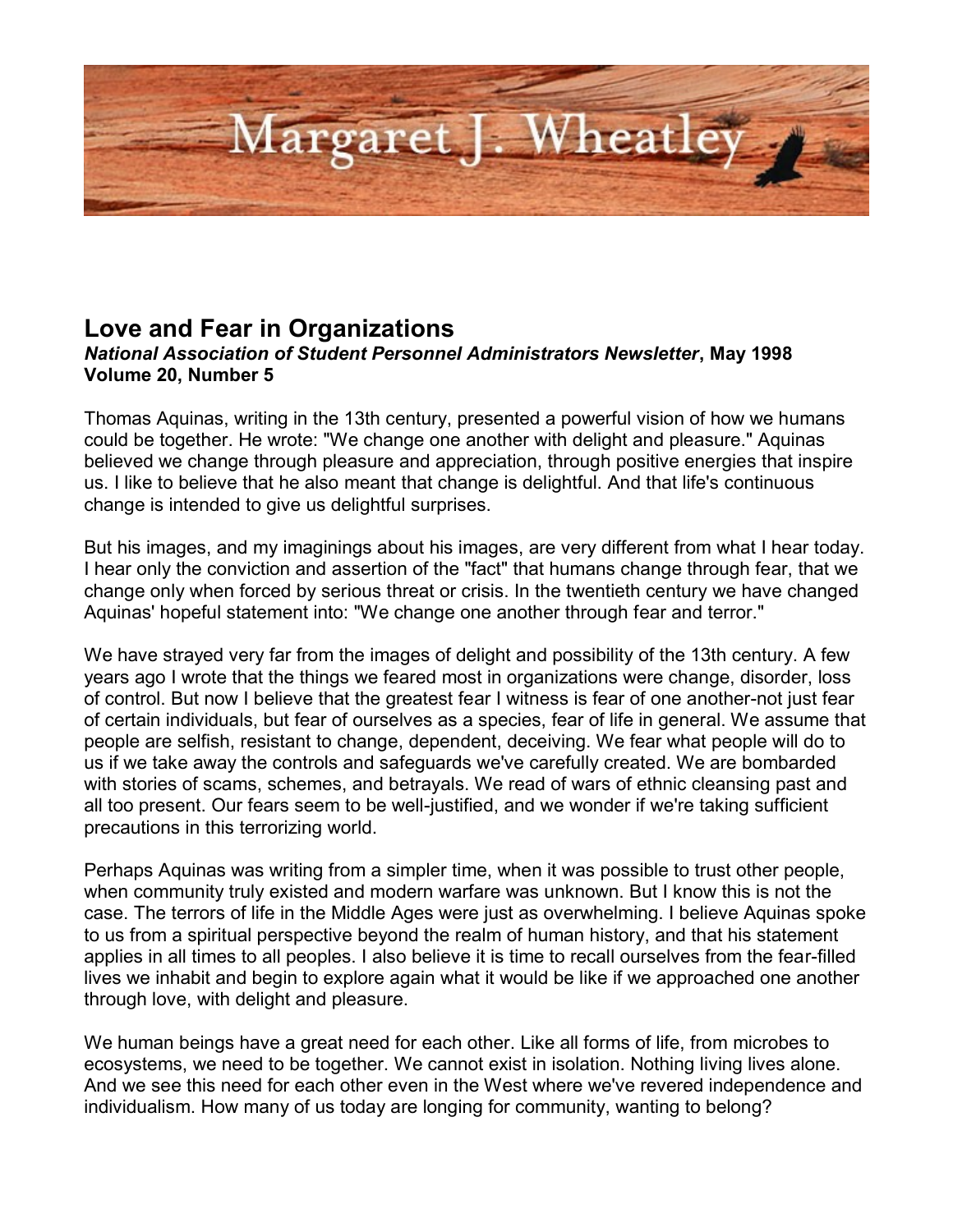It's important to remember that every time we join an organization, community or group effort that we do so in order to accomplish more. People never join together to accomplish less. We want to create, to find more meaning, to contribute, to belong, and we know we can only achieve this by joining with others. So every act of joining, every organizing effort, has powerful and positive energies present at the inception.

Aquinas' dictum has led me to look at my own experience in organizations, to notice where I see people changed not by fear but by love. And once I began looking, I realized that there were many examples testifying to the truth of his statement. I have witnessed the great possibilities that surface whenever two or more people are willing to listen to one another, to be present to one another. It doesn't matter who they are, how adversarial they've been, or what's going on. The simple act of truly listening to another, with respect and curiosity, changes everything.

Recently I was in a group conversation where someone commented, "We have to meet people on their own terms, speak their language." This statement sounded like an obvious truth, and it recalled me to the many years of training on diversity awareness, cultural sensitivity, individual differences, that I and others in that room had experienced. But I heard the statement differently this time, and replied: "We don't have to meet people on their own terms. We simply have to meet people." What I meant is that we have to want to know who that person is, listen to how they describe their life. We have to be curious and respectful.

When we're curious about the story someone is telling us, when we're respectful of them as they tell it, then we are honoring that person. We are welcoming them into a relationship with us. And we're creating the conditions that support our working together. There is something much simpler about good human relationships than we have believed. Whenever a person feels acknowledged, they want to be in a relationship with us. They and we need little else in order to want to work together. I learned this watching the Truth and Reconciliation Commission hearings in South Africa. People were welcomed in to tell their experiences under apartheid, and the entire nation listened. As one elderly man said after he recounted the horrors and losses he had endured: "Today I know the whole nation cried my tears with me." He didn't need counseling, or fixing, and he didn't demand monetary reparations for his suffering. He just needed to know that people had listened to him. And just by listening, a community had welcomed him in to the task of reforming a nation.

We spend so much time in complex group processes focused on team building, problemsolving, effective communications, etc. But what happens when we forget about technique and just try to be present for each other? Have you experienced what happens in you and others when we really listen to each other? In my experience, the techniques and methods actually keep us from one another-we stay focused on whether we are doing the technique correctly rather than becoming focused on who is in the room and what they want to say.

Curiosity is a trait we love in children but forget to develop in ourselves. My own commitment to being curious grew as I realized the truth of what I had learned from cognitive science: No two people are capable of seeing the world exactly the same. As I began believing this, my curiosity increased. I expected that everyone would have a different view of what just happened or what something meant. I became curious about their interpretation and less adamant about the validity of my own. And I saw a new capacity develop in groups that were